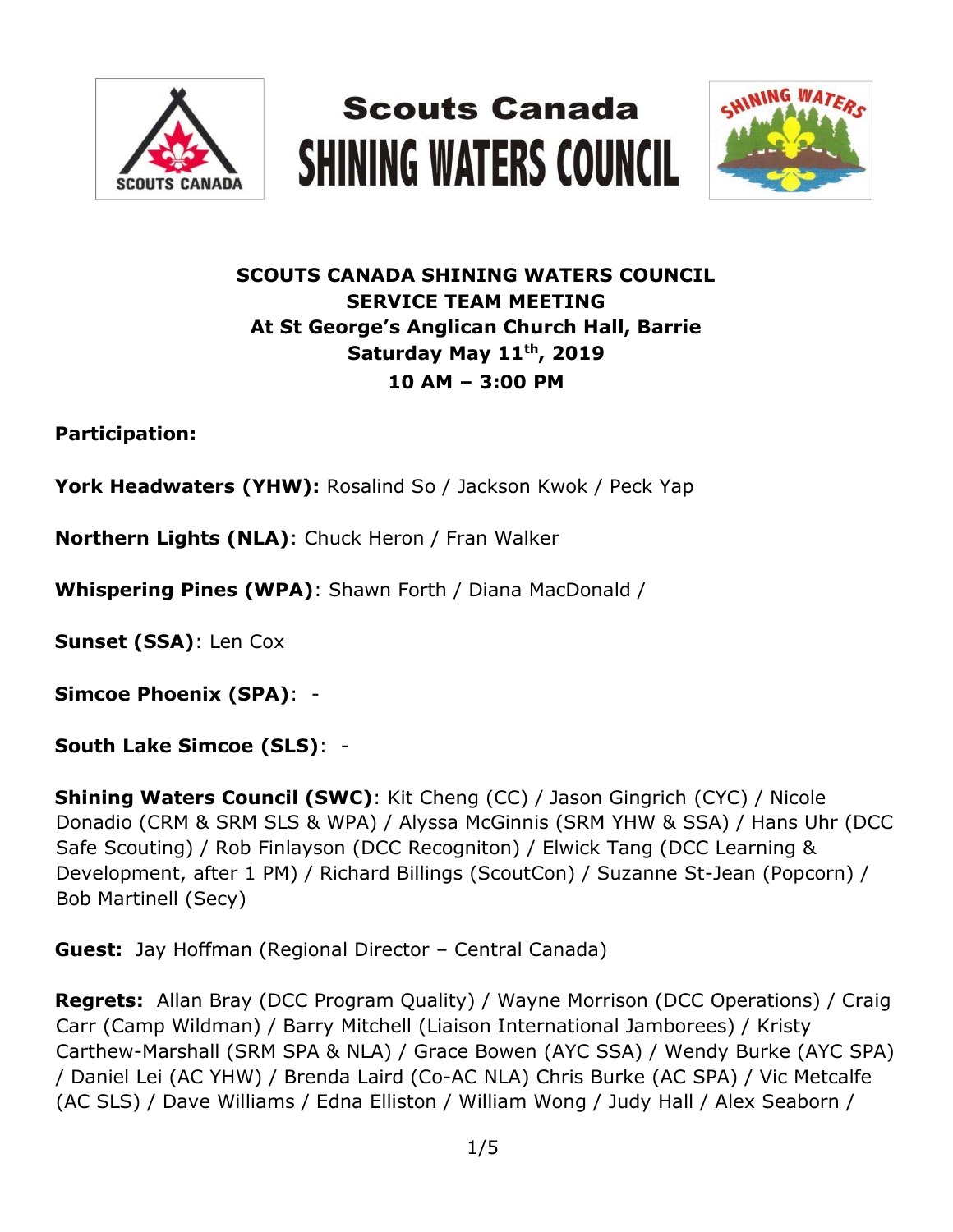Glenn Healey / Jon Smith / Jim Finnigin / Bryant Fung / Denise Johnston / Purvin Wai / Les Selby / Molly Abbott / Frank Brown / Manon Rodrigues / Brian Mitgang / Cathy Farrant / Francis Cheung / Tony Au [40 others did not reply]

## **PLAN:**

## **Call to Order, Introductions & Icebreaker…**CK3

Kit C, Jason G and Kit C welcomed everyone to the meeting and everyone introduced themselves and who they represented. Kit presented the agenda and then a few questions about why we are in Scouting. He reminded everyone (using CD's, a binder and cassette tapes as props) to be prepared to tackle (and embrace) change, use initiative and evolve the Movement … and share ideas (placing our past achievements in a centralized repository accessible to all; eg, the "cloud"). Following recitiation of the Scout Promise, CK3 then presented Council neckerchiefs to new coordinators Richard B (ScoutCon) and Suzanne S (Popcorn).

### **Approval of Previous Minutes (January 19, 2019)/Matters Arising**...Bob M

Moved: Rob F; second: Chuck H. Bob M advised there were no issues outstanding from the last meeting. No further discussion. Approved.

### **Safety Minute…**Hans U

Scouts Canada has changed the policy for Scouters requiring more first aiders by Sept 1 so, noting recent Council statistics that show only 300 Scouters currently qualified. All were asked to address their Groups to request any and all current first aid certificates as much of this training goes unreported. Hans U presented two videos – one regarding the risks involved with thunderstorms and the other about activities available at Kandersteg International Scout Centre in Switzerland (where Canada is sending a contingent June 2020).

### **The Art of Scouting…**Jay H

Following a short backgrounder about his Scouting career, our guest Jay Hoffman, presented a video on "The Art of Scouting – The Engine for Scouts Canada". Amongst various points, the focus is to have Scouts Canada take advantage of the currently increasing market share of youth (about 2%) who are "not involved" in any youth program, by moving toward a more integrated network ("flattening" the hierarchy), centralized GC development, use of the "Playbook", the "Woggle" for exchanging Scouter ideas, improved PQAs and reducing the requirements and time to get Scouters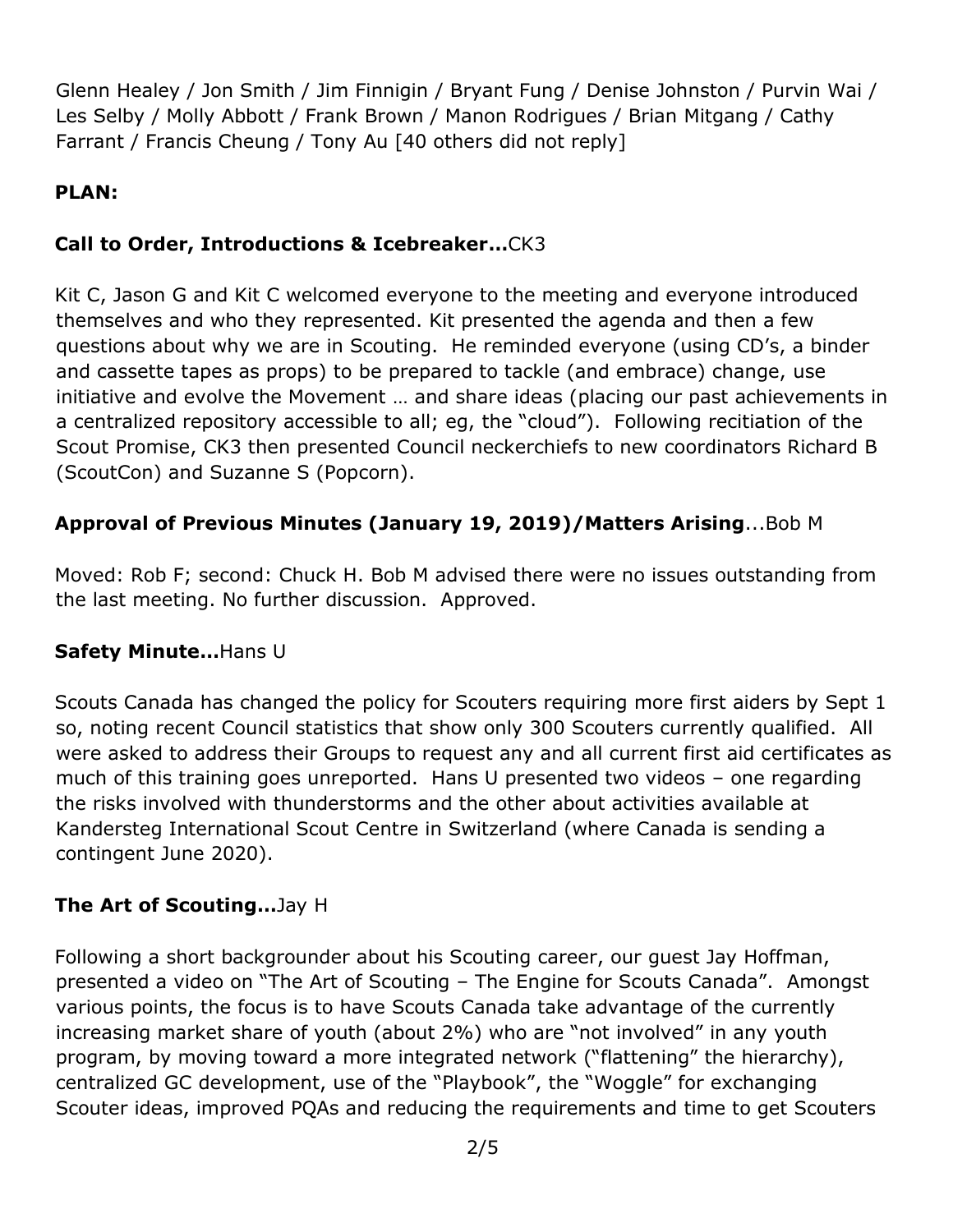counting for ratio. All were encouraged to undertake summer program as means to project Scouting in communities. See attached presentation.

### **Group Health & Canadian Path Navigators…**Jason G

Jason briefly introduce the Canadian Path Navigator but focussed his presentation on the use of the Group Health Navigator, encouraging Groups to use it to identify areas for program improvement. See attached presentation.

**Lunch Break –** Thanks to the Wendat Gilwell Club and specifically, Judi (and Fred) C and Donna T.

#### **DO:**

#### **Group Support Breakouts**…Kit C

Using several points to guide the discussion, Kit C introduced the topic "What support do Group Commissioners (GCs) want/need to make their lives easier?" After discussion by group, each in turn presented their thoughts, *inter alia*:

- Ensure there is a Group Administrator
- Ensure GCs visit sections at least once a month to ensure understanding of section needs.
- Ensure GCs are always part of internal Group/Section communications.
- Continue to improve "onboarding" process (volunteers and members).
- Provide incentives for Groups to grow.
- Use Council newsletter to pass hints . . .
- Set up workshops to network.
- Do promotion booths for volunteers; eg, road show.
- Opportunities to socialize "Scouters' Club"/"Red Arrow", Christmas gatherings, etc, attend in "car groups"; ie, pick up a friend and go … keep it fun to participate.

CK3 will collate the thoughts for discussion with National.

#### **REVIEW**

**Parking Lot…**CK3

**General**. Kit C advised of the following . . .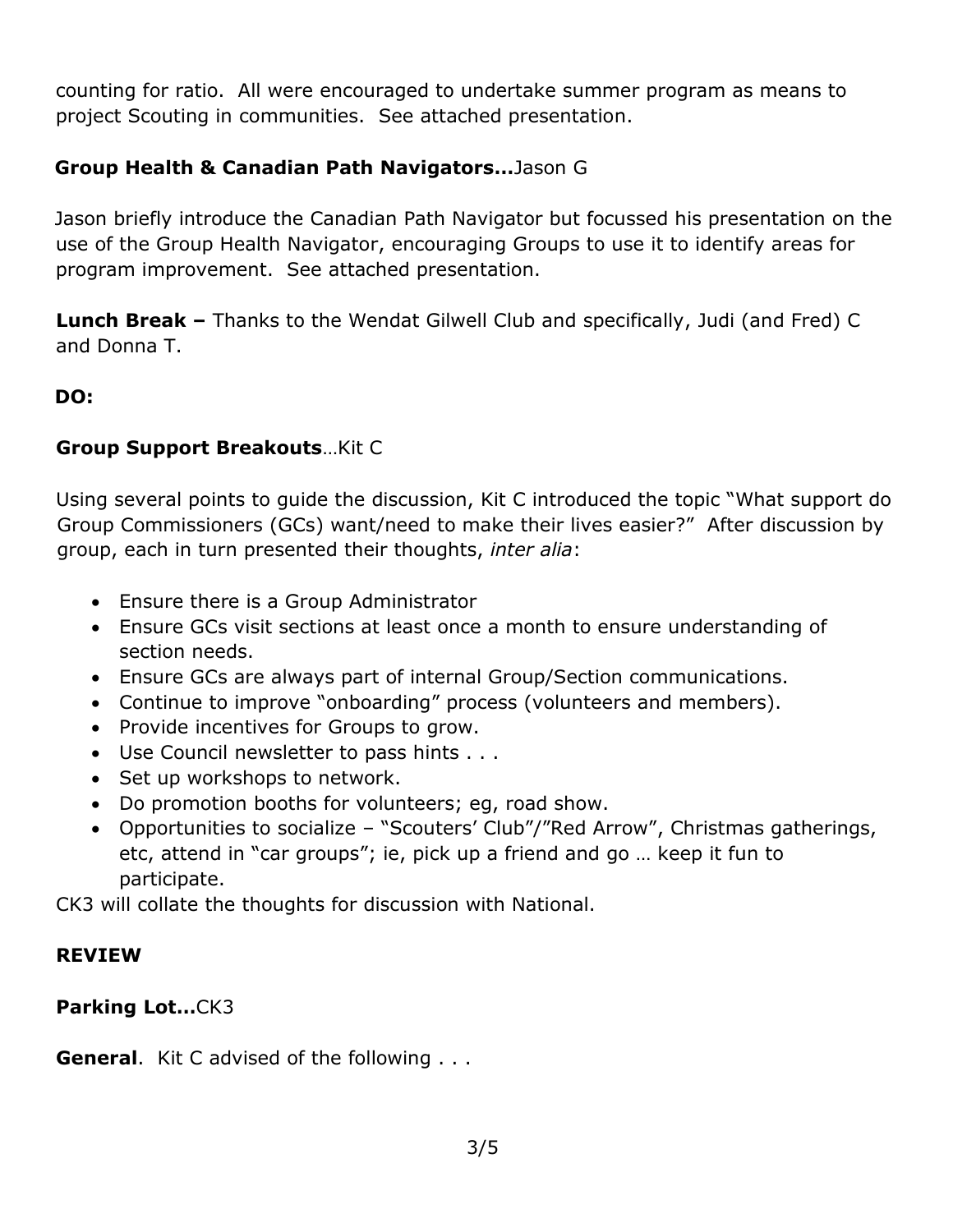- Council Recognition Ceremonies. **Submit nominations now.** Pleae think of other youth awards such as Medal of the Maple. **CK3 will issue details shortly.** Ceremonies to take place Saturday, June 15. **Need a coordinator – please self-identify to CK3 soonest.**
- David Millar, Camp Wildman, June 15, 4 PM. The Camp Wildman Committee will hold a Celebration of Life for David Millar who passed away this Spring Saturday, June 15, 4 PM at the fire pit at Camp Wildman. RSVP Scouter Katherine Faulkner, [katherine@gmail.com](mailto:katherine@gmail.com) . For other inquiries, contact Scouter Craig Carr, [scoutercc@gmail.com](mailto:scoutercc@gmail.com) , 416-452-5351.

**Learning & Development**. Elwick T updated everyone on recent Learning and Development developments such as:

- WB1 woggles. Order them now through DAC L&Ds or through him for anyone having completed WB1 between Sept and now. From Sept 1, GCs will buy them from the Scout Shop.
- WBII Canadian Path. Participants over the weekend May 3-5 completed 22 of 26 requirements while those attending May 24-26 will complete the remaining 4.
- "Scouter Development" versus "Training". Development opportunities such as first aid provided by third party entities will now be identified as "training". All other opportunities provided within Scouts Canada is now identified as "Scouter Development".
- "Training" Record Update. If you have swimming or first aid certification and it is not in myscouts, pass certificates to local DAC L&D or Elwick himself. Some of the more advanced first aid training is currently causing challenges for National as there is no one standard eg, Wilderness First Aid. FYI, first aid training identified at [www.wsib.ca](http://www.wsib.ca/) is accepted by Scouts Canada.
- ScoutCon 2020. ScoutCon is scheduled for Mar 28, 2020. Location TBA. Any ideas where to hold it? Richard B to spearhead. Focus is Scouter development. A campfire was suggested.
- Trainer Development Workshop. There will be a "Train-the-Trainer" workshop Apr 17-19, 2020 at the Leatham Centre, similar to the old TD1 course. Details coming.